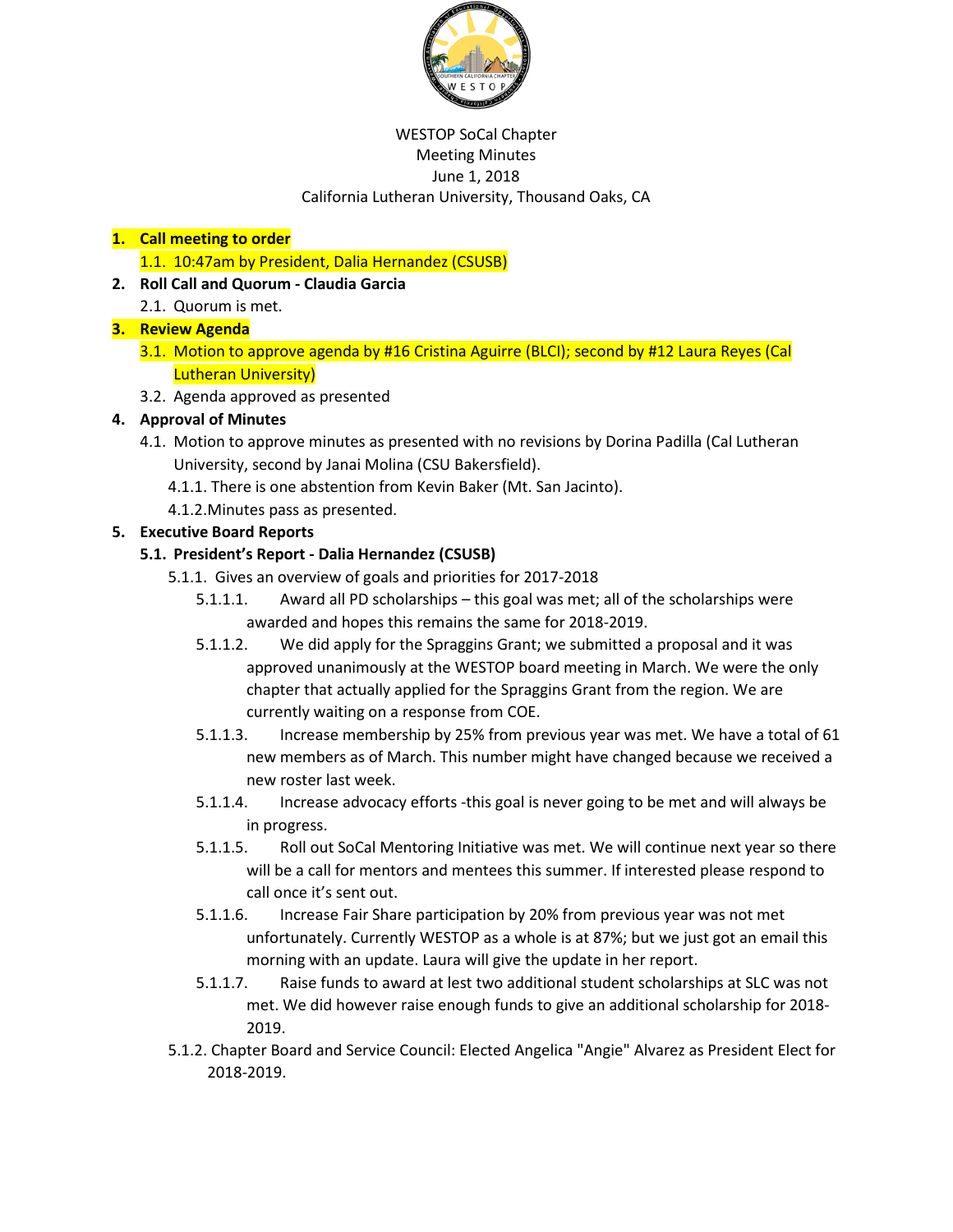

- 5.1.3. Resource Development: Supported with the Annual Conference Silent Auction and contributed 42 items
- 5.1.4. Student Development: SLC 2018 took place at Los Angeles Southwest College. Albaro will give more information in his report.
- 5.1.5. Legislation and Education: Horacio couldn't make it but we have his report. It will be read later.
	- 5.1.5.1. There was a Technical Assistance Webinar coordinated by Ashley Jackson held on April 25<sup>th</sup>; from that call several issues were raised. One had to do with staff travel costs and another with dual enrollment costs.
		- 5.1.5.1.1. With travel costs, they recommended that only full-time staff would be allowed to travel for professional development.
		- 5.1.5.1.2. The director would be the only one allowed to attend more than one professional development conference which means that all other full-time staff would be allowed to attend one professional development conference.
		- 5.1.5.1.3. This was brought up in the WESTOP board meeting in May and they decided to take action. They had a meeting with Maureen about this issue; as a regional association they decided to write a letter; WESTOP President Sam Blanco is taking the lead, to address this with COE and the Department of Education. What was stated were recommendations but our regulations does not limit staff travels. However, it is a budget issue, when budgets are submitted to program officer they can tell us if its approved or not. It can be sent back to be revised based on travel recommendations.
		- 5.1.5.1.4. Another issue that was brought up is that there is no consistency with what Program Officers say which is an issue that is being addressed.
- 5.1.6. Interim UB/UBMS APRs are due June 1, 2018
- 5.1.7. 2-3% increase will be made available in Summer. If you are June  $1<sup>st</sup>$  grantee, the 2-3% increase does not reflect it. However, we should technically be receiving a 6% increase. The Department of Education made a decision to only award 2-3%. The remaining 3-4%, they are looking to award to grantees who either increase or create STEM programming. We would have to apply but they do not have a process in place yet. Still need to identify how we can apply.
	- 5.1.7.1. Sergio Galvez (Cal Lutheran University) commented that it's only going to be a one-time competition for STEM funds and will only be available for Upward Bound programs.
	- 5.1.7.2. The remainder is going to fund the applications that were not read in the last Upward Bound competition. Congress is not happy and does not agree with what the Department of Education is doing. It is up to us to contact members of congress and make them aware of what is happening.
- 5.1.8. PDS 2018: Hortencia Cuevas will be Chair. We are working on it and it will take place in Ventura area. Currently looking at the Crowne Plaza Ventura Beach Hotel with a rate of \$139.00 per night.
	- 5.1.8.1. The dates being considered are:
		- 5.1.8.1.1. 10/28/18-10/30/18 Sunday through Tuesday
		- 5.1.8.1.2. 11/4/18-11/6/18 Sunday through Tuesday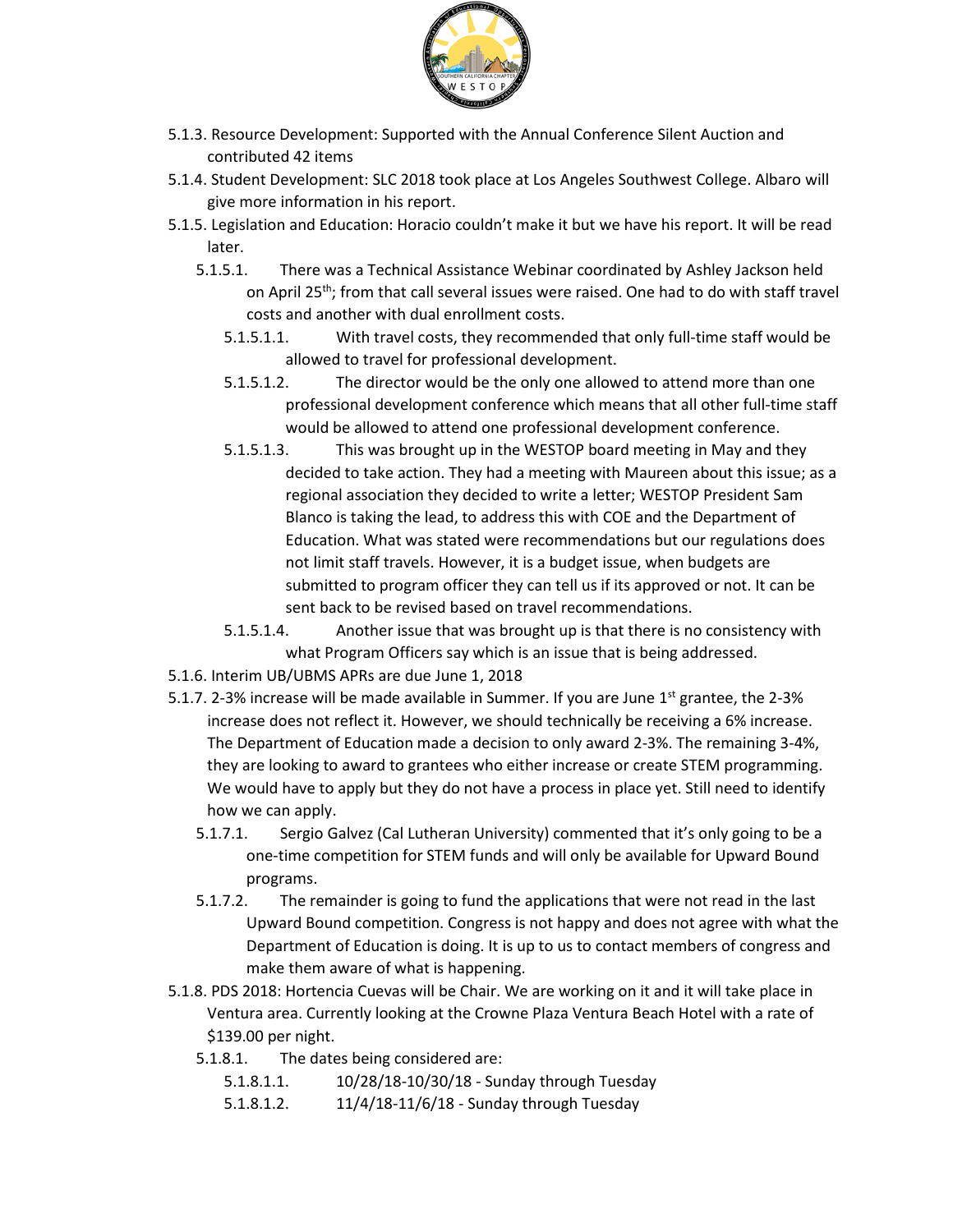

- 5.1.8.1.3. Between 10/29/18 and 11/13/18 Monday through Wednesday
- 5.1.9. COE Conference: Investing in Futures and Empowering Families: September 13-16, 2018 at the New York Marriot Marquis, New York, NY. Early bird registration has ended.
- 5.1.10. WESTOP Board and Service Council Meeting Update: Board and Service Council Meeting was held May 4-6, 2018 in Sacramento
	- 5.1.10.1. Approved FAP Manual revision.
	- 5.1.10.2. Discussed Statewide TRIO Day.
	- 5.1.10.3. Discussed DoE Technical Assistance Webinar and action plan.
	- 5.1.10.4. Discussed strategic plan. Looking at extending it for one more year and then creating a new one after that.
	- 5.1.10.5. Discussed 2019 annual conference in Phoenix. It's taking place on Feb 14-17.
- 5.1.11. Chapter Meetings: Proposed chapter meeting dates are listed below. Requesting volunteers to host any of our chapter meetings for 2018-2019.
	- 5.1.11.1. Friday, September 29, 2018
	- 5.1.11.2. Friday, December 14, 2018
	- 5.1.11.3. February 2019 during Annual WESTOP Conference in Phoenix
	- 5.1.11.4. Friday, May 31, 2019
- 5.1.12. Budget: Treasurer will provide the report.
- 5.1.13. Chapter Treasurer reconciled expenses and chapter activities for 2017 and submitted tax data to CFO.
- 5.1.14. Requesting approval of the 2018-2019 chapter budget.

## **5.2. Vice President's Report - Albaro Martin (UCR)**

- 5.2.1. SLC was held April 28th at LA Southwest College. Co-Chairs Sidney Cosby & Carl Norlen.
- 5.2.2. 400 was the cap but ended up registering 440; actual attendance was between 300-350
- 5.2.3. Keynote Speaker: Ernie G. He did a great job setting the tone.
- 5.2.4. Evaluations: overall 99 evaluations completed; 131 Workshop Evaluations completed 5.2.4.1. Received great feedback from evaluations.
- 5.2.5. Fee for SLC was \$40
- 5.2.6. Based on Registration and expenditures for the event, there was a profit of  $\sim$ \$5,280
- 5.2.7. Something to consider for next year is to place a cap as to how many students each program can bring in order for more programs to participate.
- 5.2.8. Looking for a venue for SLC 2019

# **5.3. Past President Report - Eva Amezola (Norco College)**

- 5.3.1. Leadership Academy Submitted dates to have it in Lake Arrowhead
	- 5.3.1.1. 50% of deposit is due
	- 5.3.1.2. Looking into having 10-15 individuals in the upcoming leadership academy
	- 5.3.1.3. Will do a different model; will do 1 session of about 4 days 3 nights.
- 5.3.2. PD Scholarships in new budget we are still committed to giving 4 PD scholarships. Application will open in August.

# **5.4. Treasurer's Report - Elizabeth Morales (Long Beach Community College)**

- 5.4.1. Account Activities from March 1, 2018 May 1, 2018
	- 5.4.1.1. Total Deposits: \$15,985.00 (large amount because of SLC)
	- 5.4.1.2. Total Expenses: \$15,262,95
	- 5.4.1.3. Wells Fargo Account Balances as of May 31, 2018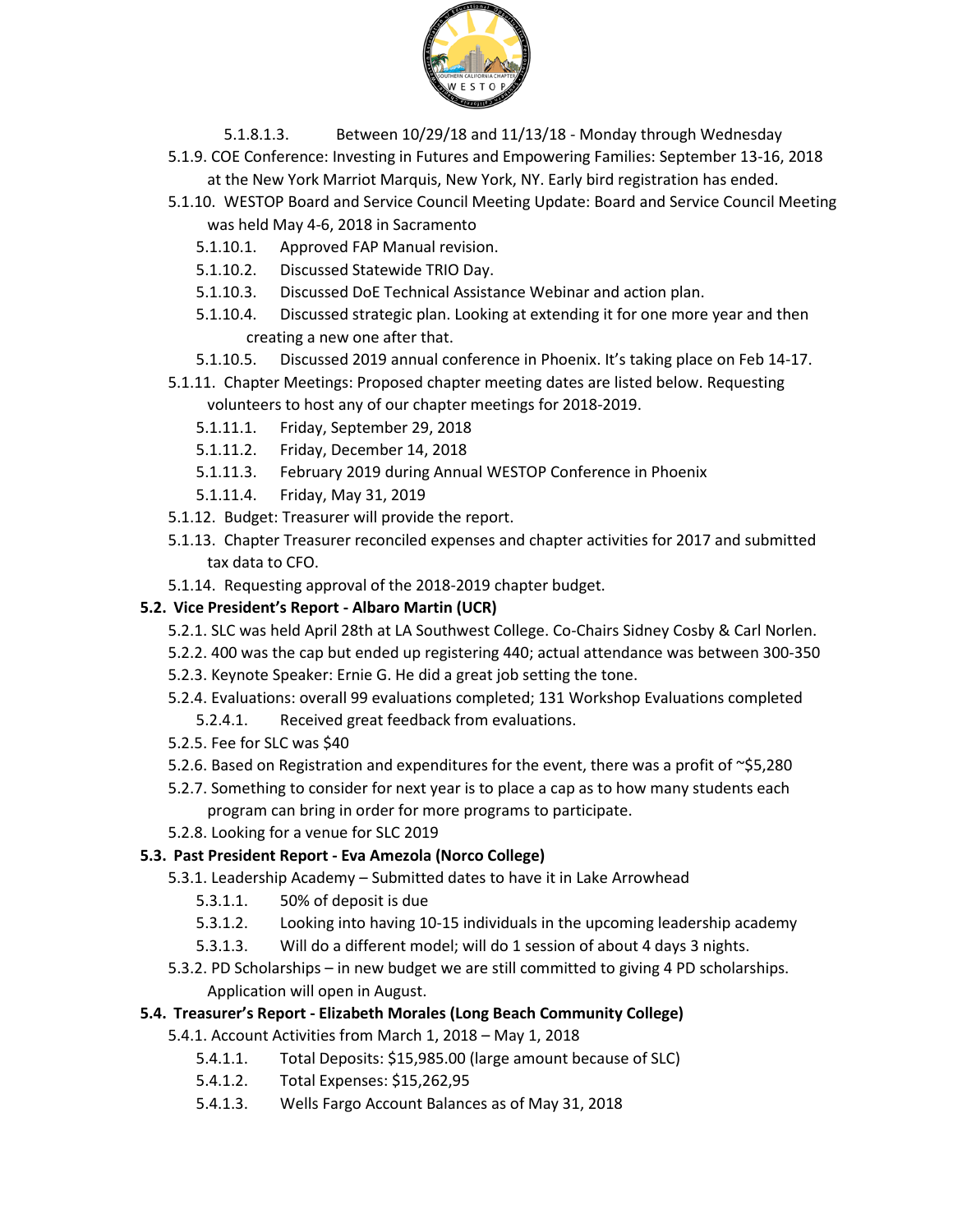

- 5.4.1.3.1. Checking: \$6,679.46
- 5.4.1.3.2. Savings: \$3,300.10
- 5.4.1.3.3. Total Balance: \$9,979.56
- 5.4.1.4. QuickBooks Account Balances as of May 31, 2018
	- 5.4.1.4.1. Checking: \$2,345.47
	- 5.4.1.4.2. Savings: \$3,300.01
	- 5.4.1.4.3. Total Balance: \$7,821.9
- 5.4.2. Marichu Magana (San Diego Mesa College) asked what the recurring payment for GoDaddy.com was
	- 5.4.2.1. Angie Alvarez (PCC) explained that we updated our website but wanted to ask Cesar for clarification on who is supposed to pay for it.
	- 5.4.2.2. Marichu Magana (San Diego Mesa College) said that WESTOP should be paying for it. Advised to follow up and to do it soon.

#### **5.5. COE Fair Chair Campaign- Laura Orozco (Study Smart Tutors)**

- 5.5.1. Happy to announce that Fair Share is at 100%; we did it!
- 5.5.2. We have until June 29<sup>th</sup> to submit any contributions.
- 5.5.3. As of today, the California Chapter contributed to \$17,094.38 and we are at 87% of our goal. Just launched COEnet.org and can make a personal contribution through this tool.

#### **5.6. Legislation and Education - Horacio Aceves (Occidental College)**

- 5.6.1. Absent but report read by President Dalia Hernandez
- 5.6.2. TRIO programs should anticipate a 2-3% increase in their GAN's for the 18-19 program year, June 1st start date programs received "level-funding," anticipate increase in a GAN after Summer
- 5.6.3. We will not receive the 6% increase passed by Congress; remaining 3% will be used other ways
- 5.6.4. Information will be sent out to UB grantees, for one-time supplemental funding around "Math/Science" focus (a focus of Sec. DeVos)
- 5.6.5. First-time UBMS programs, APR interim report is due Friday, June 8th. Notification will come from program officer.
- 5.6.6. PROSPER Act stalled in Congress; be aware of what's in the PROSPER Act

#### **5.7. Public Relations - Amel Khan (CSU Dominguez Hills) and Elizabeth Hanna (CSU Dominguez Hills)**

- 5.7.1. Add WESTOP SoCal on social media platforms
	- 5.7.1.1. Instagram: WESTOPSoCal 30% increase in followers; we have 102 followers
	- 5.7.1.2. Facebook: WESTOPSoCal 208 likes as of May 2018
	- 5.7.1.3. LinkedIn: WESTOP SoCal 21 followers as of May 2018
- 5.7.2. If you would like to highlight any students send it to Amel or Elizabeth and they will post it
- 5.7.3. Used WhovaApp for 2018 SLC; had a photo competition

#### **5.8. Membership and Elections Committee Report - Desiree Rivera (Norco College)**

- 5.8.1. We met our goal of increasing our membership; members list is at 231 as of May 24, 2018
	- 5.8.1.1. 229 voting members and 2 student members
	- 5.8.1.2. Angie Alvarez is President-Elect
- 5.8.2. All memberships are valid from July 1, 2017 June 30, 2018. Don't forget to renew your membership and update your selected voting members.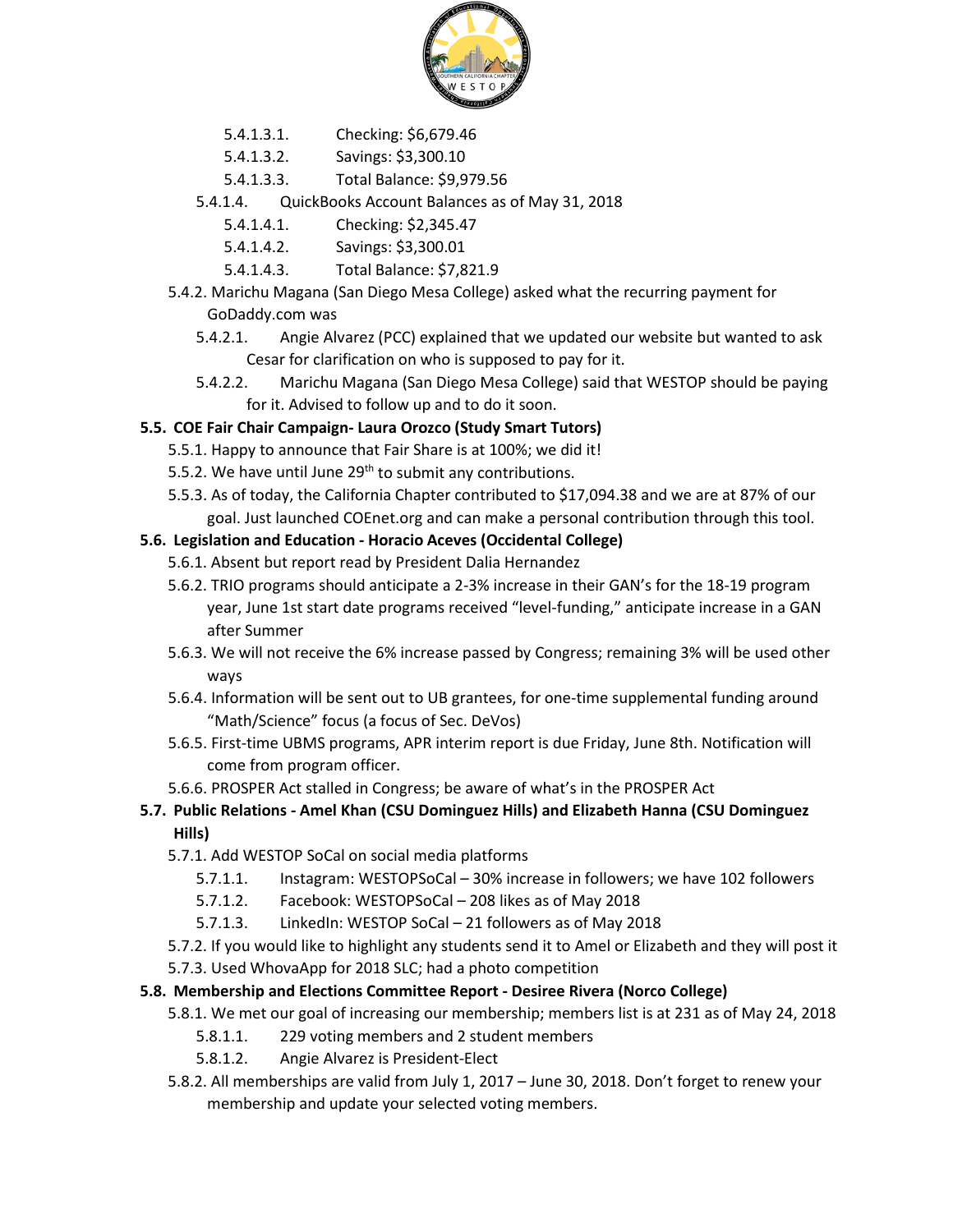

- 5.8.3. Recommends new members to get involved and to participate.
- 5.8.4. Sergio Galvez (Cal Lutheran University) asked if any new positions will be available
	- 5.8.4.1. President Dalia Hernandez (CSUSB) said yes, there will be positions available
	- 5.8.4.2. PDS needs committee members
	- 5.8.4.3. A challenge we will have next year is that we will not have a past president so Dalia will reach out to former presidents to fill the position.
- 5.8.5. Marichu Magana brought to our attention that there is a new Upward Bound program at San Diego City College and no one has reached out to them.

### **5.9. Research Chair - Asha Jones (SDSU)**

5.9.1. No report

### **5.10. Resource Development – Caroline Felix (CSUSB)**

- 5.10.1. We will have an opportunity drawing today
- 5.10.2. Will hopefully have a fundraising sporting event this summer
- 5.10.3. Marichu Magana advising to reword events. It should not be a fundraiser; it should be something for the membership.

## **5.11. Technology - Angie Alvarez (PCC)**

- 5.11.1. Website recently got updated to reflect the new format that WESTOP has.
- 5.11.2. Created/updated website page for SLC
- 5.11.3. Created and moderated WhovaApp for SLC 2018
- 5.11.4. Continued to maintain new WESTOP SoCal Google Group
	- 5.11.4.1. Adding members
	- 5.11.4.2. Moderating messages
	- 5.11.4.3. Transferring members to MailChimp List
- 5.11.5. We now have Amazon Smile (smile.amazon.com)
	- 5.11.5.1. All you need to do is "approve" that you want your donations to go to WESTOP

# **5.12. Unfinished Business**

5.12.1.1. None

# **5.13. New Business**

- 5.13.1. PDS Dates wants to see what dates works best for memberships
	- 5.13.1.1. Hosted in Ventura because it will be Doreen De Los Santos anniversary
	- 5.13.1.2. Marichu Magana (San Diego Mesa College) asked to stay away from election dates
	- 5.13.1.3. Dorina Padilla (Cal Lutheran University)– consider to stay away from Halloween dates since maybe people want to be with their families

### **5.14. Action Items**

- 5.14.1. Approval of 2018-2019 budget: proposed budget is posted in our website
	- 5.14.1.1. Increased allocation for reimbursement of travel for board
	- 5.14.1.2. Change: Allocated funding for president-elect to attend Policy Seminar and PDS
	- 5.14.1.3. Marichu Magana (San Diego Mesa College) suggests updating CVENT Training to Technology Training
	- 5.14.1.4. Hortencia Cuevas (Norco College) askes if there are funds for students other than SLC scholarships to help with expenses such as COE events
		- 5.14.1.4.1. For example, she had 4 students who had the opportunity to attend Spain through COE and it didn't cover some expenses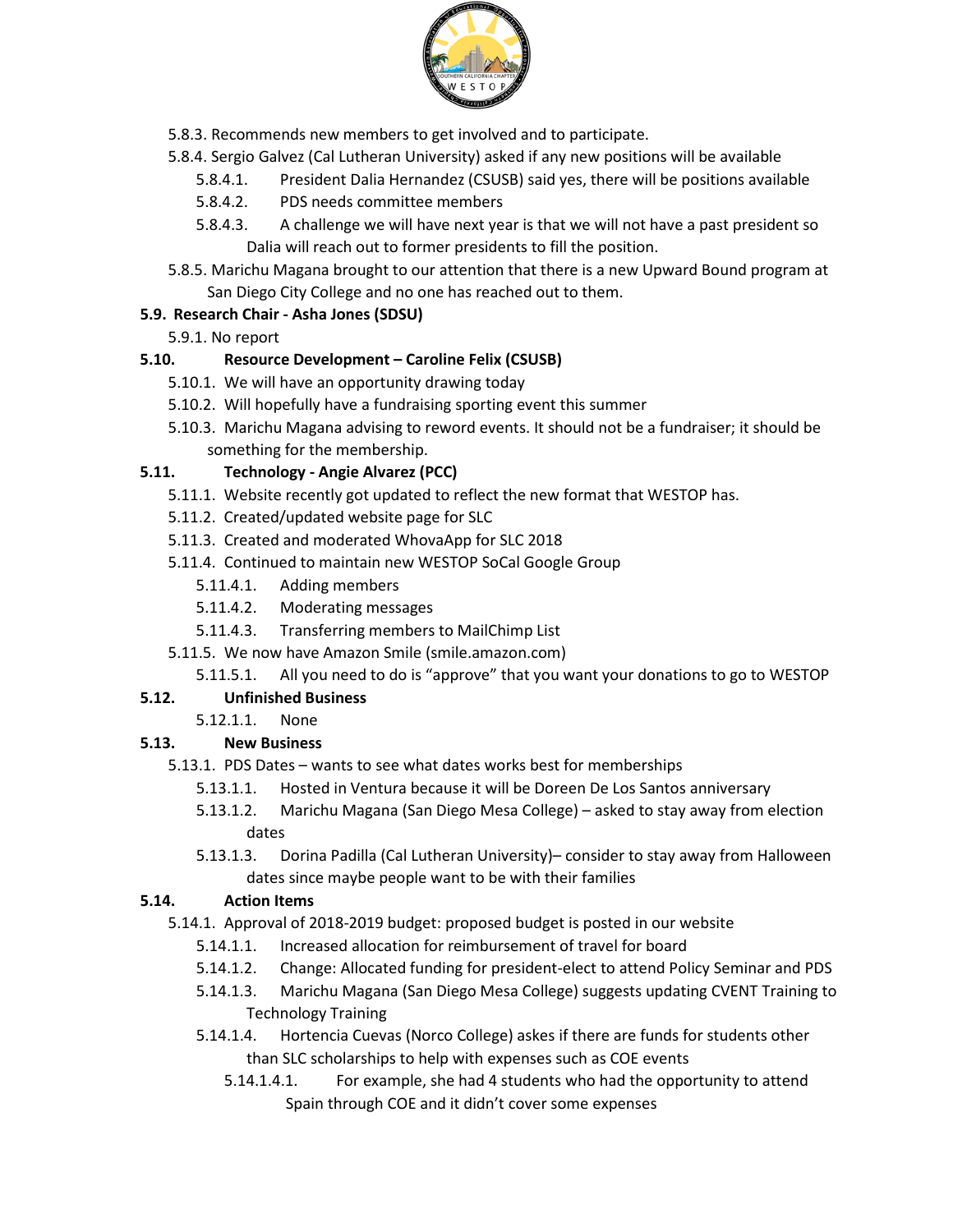

- 5.14.1.4.2. Eva Amezola (Norco College) proposes that these students could potentially qualify for professional development scholarship. She wants to stay true to our organization which is to serve our members.
- 5.14.1.4.3. Marichu Magana (San Diego Mesa College) shared that other chapters have similar requests. There is lots of need because it's the population we serve. We can provide assistance by guiding them to other resources.
- 5.14.1.4.4. Sergio Galvez (Cal Lutheran University) said we have a student membership rate that is underutilized; if we can build a student membership body then we would be accountable to serve those members.
- 5.14.1.4.5. Laura Orozco (Study Smart Tutors) suggested strengthening partnerships to ask for scholarships.
- 5.14.1.4.6. Dorina Padilla (Cal Lutheran University) suggested that a portion of the 7 scholarships from SLC be allocated specifically for precollegiate and colligate students.
- 5.14.1.4.7. Dalia Hernandez (CSUSB) reminded members that we have 7 scholarships and the members can motion to allocate the scholarships a certain way
- 5.14.1.4.8. Hortencia Cuevas (Norco College) motions to set aside one of the 7 scholarships allocated for SLC to be used for SSS or McNair to be used in educational or professional development
- 5.14.1.4.9. Dorina Padilla (Cal Lutheran University) amends the motion. She motions that 3 out of the 7 scholarships allocated for SLC goes to educational or professional development for TRIO college students.
- 5.14.1.4.10. Kevin Baker (Mt. San Jacinto) reminded us that we first need to approve the budget before making any other motions.
- 5.14.1.4.11. Dorina Padilla (Cal Lutheran University) moves to approve the budget as presented, second by Sergio Galvez (Cal Lutheran University).
- 5.14.1.4.12. Budget is approved with recommendation to change CVENT Training to Technology training.
- 5.14.1.4.13. Dorina Padilla (Cal Lutheran University) motions to reallocate student scholarships to 3 scholarships out of the 7 SLC scholarships to go towards educational or professional development for TRIO college students, second by Sergio Galvez (Cal Lutheran University) and motion carries.

### **5.15. Membership Discussion Items - none**

### **5.16. Announcements**

- 5.16.1. Eva Amezola (Norco College) announced that Latino Network will be having a free Student Leadership Conference in Riverside; will be giving out 12 scholarships.
- 5.16.2. Sergio Galvez (Cal Lutheran University) Cal Lutheran University launched a TRIO Promise Scholarship; it's for any incoming first year TRIO student or transfer student; its \$30,000 scholarship; 9 TRIO Promise Scholarships were given this year.
- 5.16.3. Cal Lutheran University will have a Mariachi major
- 5.16.4. If interested in attending COE, Laura is unable to attend so talk to her if you want to take advantage of the opportunity.